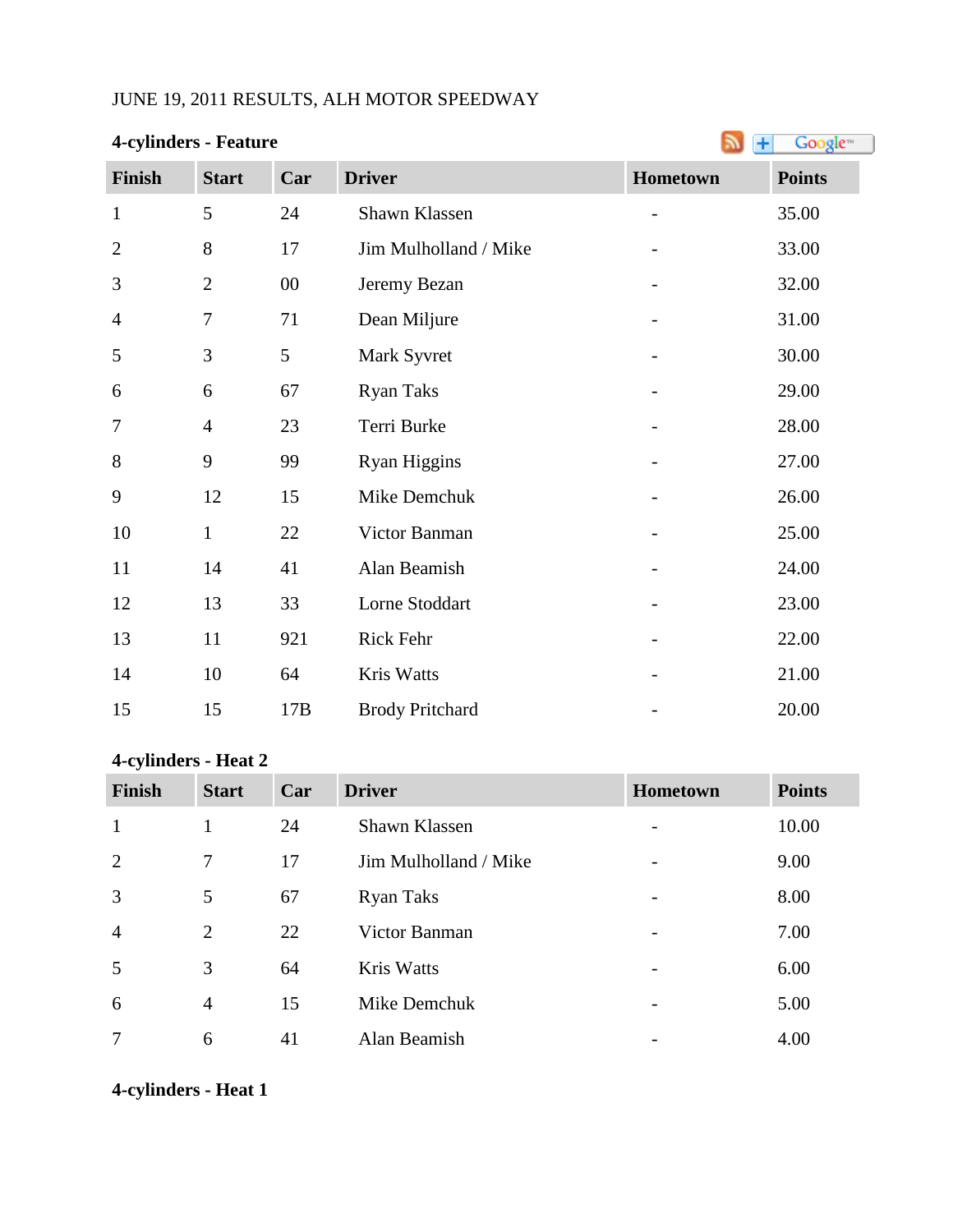| <b>Finish</b>  | <b>Start</b>   | Car    | <b>Driver</b>          | Hometown | <b>Points</b> |
|----------------|----------------|--------|------------------------|----------|---------------|
| $\mathbf{1}$   | $\overline{4}$ | 5      | Mark Syvret            |          | 10.00         |
| $\overline{2}$ | 3              | 23     | Terri Burke            |          | 9.00          |
| 3              | 7              | 71     | Dean Miljure           |          | 8.00          |
| $\overline{4}$ | 6              | $00\,$ | Jeremy Bezan           |          | 7.00          |
| 5              | 5              | 99     | <b>Ryan Higgins</b>    |          | 6.00          |
| 6              | 2              | 921    | Rick Fehr              |          | 5.00          |
| 7              | 8              | 33     | Lorne Stoddart         |          | 4.00          |
| 8              |                | 17B    | <b>Brody Pritchard</b> |          | 3.00          |

# **Lightning Sprints - Feature**

| <b>Finish</b>  | <b>Start</b>   | Car            | <b>Driver</b>        | Hometown | <b>Points</b> |
|----------------|----------------|----------------|----------------------|----------|---------------|
| $\mathbf{1}$   | 7              | 27             | Chris Unrau          |          | 35.00         |
| $\overline{2}$ | 1              | 5              | Chris Sorin          |          | 33.00         |
| 3              | $\overline{4}$ | 31             | Frank Elias / Eric   |          | 32.00         |
| $\overline{4}$ | 5              | 10             | Amber Balcaen / Ward |          | 31.00         |
| 5              | 6              | 4C             | Chris Bouwman        |          | 30.00         |
| 6              | 3              | 18             | <b>Ryan Harms</b>    |          | 29.00         |
| $\overline{7}$ | 9              | 21             | <b>Brian Harris</b>  |          | 28.00         |
| 8              | $\overline{2}$ | 77X            | Mike Sapinski        |          | 27.00         |
| 9              | 10             | $\overline{7}$ | <b>Brent Steg</b>    |          | 26.00         |
| 10             | 8              | 64             | <b>Tyson Hiebert</b> |          | 25.00         |

# **Lightning Sprints - Heat 2**

| Finish         | <b>Start</b> | Car | <b>Driver</b>        | Hometown                 | <b>Points</b> |
|----------------|--------------|-----|----------------------|--------------------------|---------------|
|                | 3            | 31  | Frank Elias / Eric   | $\overline{\phantom{a}}$ | 10.00         |
| 2              | 4            | 5   | Chris Sorin          | $\overline{\phantom{m}}$ | 9.00          |
| 3              |              | 18  | Ryan Harms           | $\overline{\phantom{a}}$ | 8.00          |
| $\overline{4}$ | 2            | 10  | Amber Balcaen / Ward | $\overline{\phantom{a}}$ | 7.00          |
|                |              |     | <b>Brent Steg</b>    | $\overline{\phantom{a}}$ | 6.00          |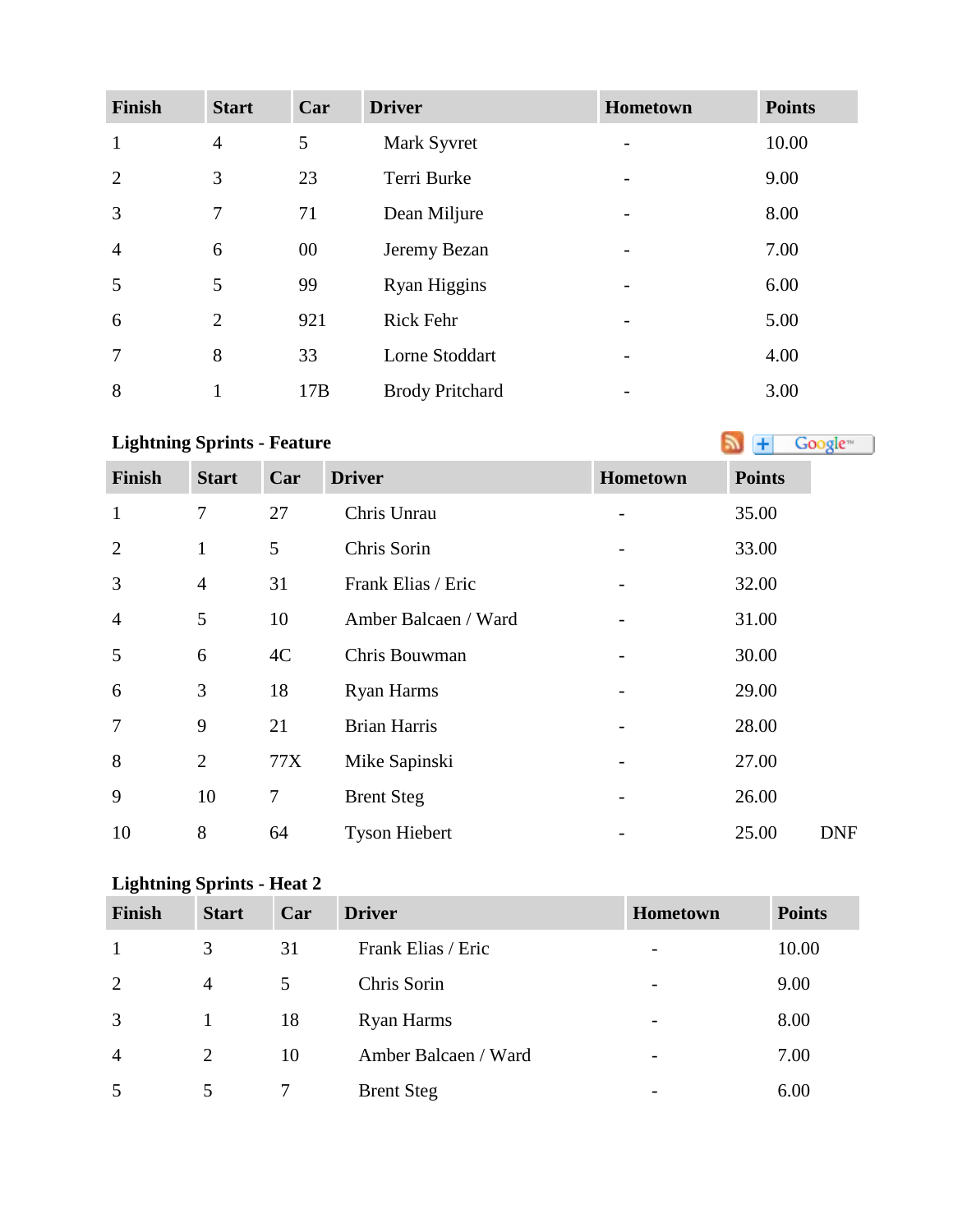#### **Lightning Sprints - Heat 1**

| <b>Finish</b>  | <b>Start</b> | Car | <b>Driver</b>        | Hometown                 | <b>Points</b> |
|----------------|--------------|-----|----------------------|--------------------------|---------------|
|                | 3            | 4C  | Chris Bouwman        | $\overline{\phantom{a}}$ | 10.00         |
| 2              | 5            | 64  | <b>Tyson Hiebert</b> | $\overline{\phantom{a}}$ | 9.00          |
| 3              | 4            | 27  | Chris Unrau          | $\overline{\phantom{a}}$ | 8.00          |
| $\overline{4}$ | 2            | 77X | Mike Sapinski        | $\overline{\phantom{a}}$ | 7.00          |
| 5              |              | 21  | <b>Brian Harris</b>  | $\overline{\phantom{0}}$ | 6.00          |

# **MidwestModifieds - Feature**

| Finish         | <b>Start</b>   | Car | <b>Driver</b>        | <b>Hometown</b>          | <b>Points</b> |
|----------------|----------------|-----|----------------------|--------------------------|---------------|
| $\mathbf{1}$   |                | 54  | <b>Brodie Dobson</b> |                          | 35.00         |
| $\overline{2}$ | $\overline{2}$ | 93  | Key-lynne Krahn      | -                        | 33.00         |
| 3              | $\overline{4}$ | 8B  | <b>Barry Bremner</b> | $\overline{\phantom{0}}$ | 32.00         |
| $\overline{4}$ | 3              | 38  | <b>Joe Tates</b>     | $\overline{\phantom{a}}$ | 31.00         |
| 5              | 5              | 8   | Dan Klim             |                          | 30.00         |

### **Midwest Modifieds - Heat**

| <b>Finish</b>  | <b>Start</b> | Car            | <b>Driver</b>        | <b>Hometown</b>          | <b>Points</b> |            |
|----------------|--------------|----------------|----------------------|--------------------------|---------------|------------|
|                | 2            | 54             | <b>Brodie Dobson</b> | $\overline{\phantom{a}}$ | 10.00         |            |
| 2              | 4            | 93             | Key-lynne Krahn      | $\overline{\phantom{a}}$ | 9.00          |            |
| 3              | 5            | 38             | <b>Joe Tates</b>     | $\overline{\phantom{a}}$ | 8.00          |            |
| $\overline{4}$ |              | 8 <sub>B</sub> | <b>Barry Bremner</b> | $\overline{\phantom{a}}$ | 7.00          | <b>DNF</b> |
| 5              | 3            | 8              | Dan Klim             | $\overline{\phantom{a}}$ | 6.00          | <b>DNF</b> |

# **Modifieds- Feature Modifieds - Feature**

| Finish         | <b>Start</b> | Car | <b>Driver</b>       | <b>Hometown</b>          | <b>Points</b> |
|----------------|--------------|-----|---------------------|--------------------------|---------------|
|                | 2            | 27  | Bryan Dorge         | $\overline{\phantom{a}}$ | 35.00         |
| 2              | 5            |     | Danny Staff         | $\overline{\phantom{a}}$ | 33.00         |
| 3              | 6            | 10W | Ward Imrie          | $\overline{\phantom{a}}$ | 32.00         |
| $\overline{4}$ |              | 1R  | <b>Rick Delaine</b> | $\overline{\phantom{a}}$ | 31.00         |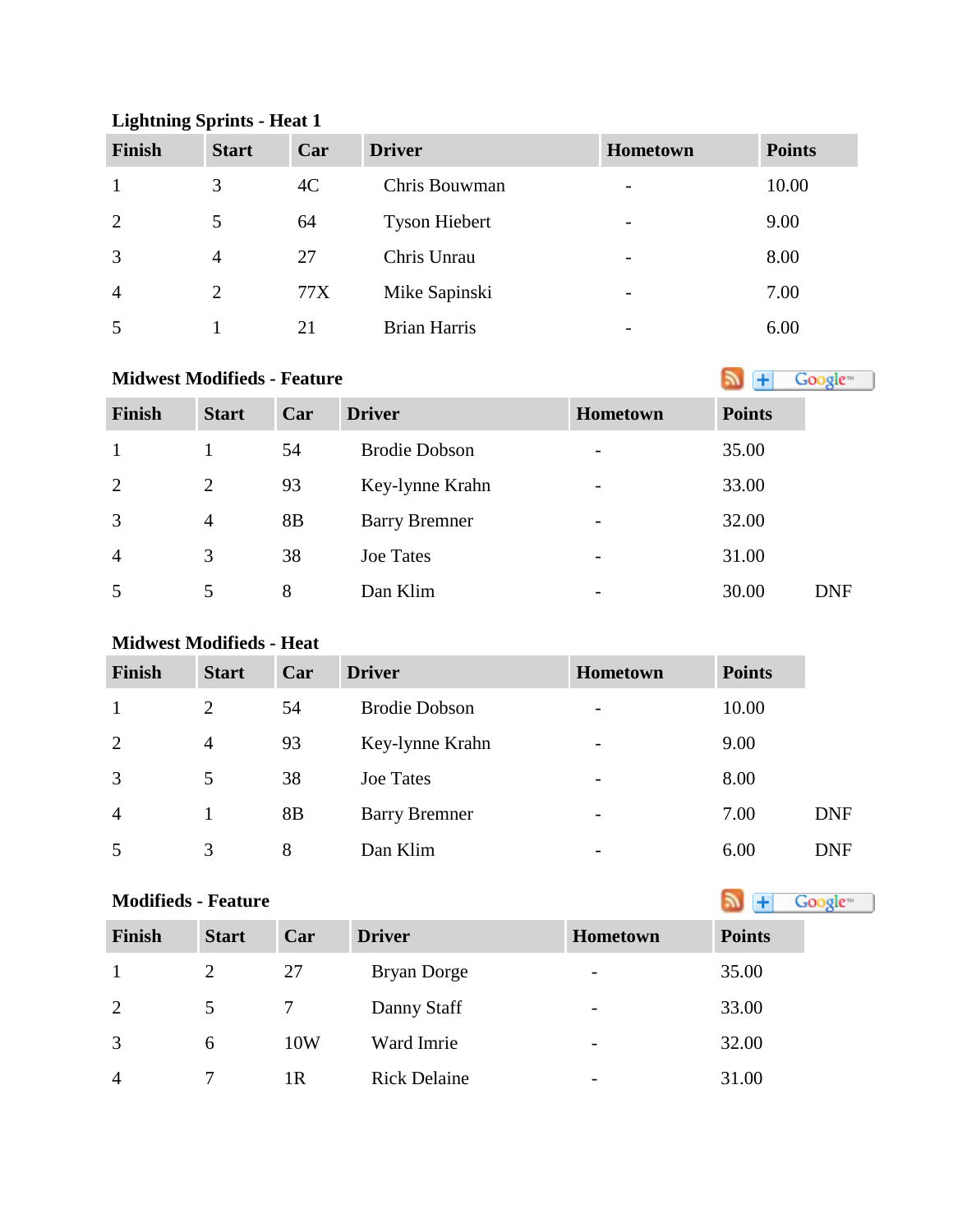| 5  | $\overline{4}$ | 5E  | Shane Edginton | $\overline{\phantom{a}}$ | 30.00 |            |
|----|----------------|-----|----------------|--------------------------|-------|------------|
| 6  | 8              | 20X | Darian Boyce   | $\overline{\phantom{0}}$ | 29.00 |            |
| 7  | 3              | 96  | Al Taks        | $\overline{\phantom{a}}$ | 28.00 |            |
| 8  |                | 29K | Ryan Kereluk   | $\overline{\phantom{a}}$ | 27.00 |            |
| 9  | 9              | 1 J | Jeff Pritchard | $\overline{\phantom{a}}$ | 26.00 | <b>DNF</b> |
| 10 | 10             |     | Les Pritchard  | $\overline{\phantom{a}}$ | 0.00  | <b>DNS</b> |

#### **Modifieds - Heat 2**

| <b>Finish</b>  | <b>Start</b>   | Car | <b>Driver</b> | <b>Hometown</b> | <b>Points</b> |            |
|----------------|----------------|-----|---------------|-----------------|---------------|------------|
|                | $\overline{2}$ | 20X | Darian Boyce  | -               | 10.00         |            |
| 2              | 3              | 10W | Ward Imrie    | -               | 9.00          |            |
| 3              | $\overline{4}$ | 29K | Ryan Kereluk  | -               | 8.00          |            |
| $\overline{4}$ |                | 27  | Bryan Dorge   |                 | 7.00          |            |
| 5              | 5              |     | Les Pritchard | -               | 0.00          | <b>DNS</b> |

### **Modifieds - Heat 1**

| <b>Finish</b>  | <b>Start</b>   | Car            | <b>Driver</b>         | <b>Hometown</b>          | <b>Points</b> |
|----------------|----------------|----------------|-----------------------|--------------------------|---------------|
| -1             |                |                | Danny Staff           | -                        | 10.00         |
| 2              | 3              | 1 <sub>R</sub> | <b>Rick Delaine</b>   | $\qquad \qquad$          | 9.00          |
| 3              | 2              | 5E             | Shane Edginton        | $\qquad \qquad$          | 8.00          |
| $\overline{4}$ | $\overline{4}$ | 96             | Al Taks               | $\overline{\phantom{0}}$ | 7.00          |
| 5              | 5              | 1 J            | <b>Jeff Pritchard</b> | $\overline{\phantom{0}}$ | 6.00          |

### **Street Stock - Feature**

| <b>Finish</b>  | <b>Start</b>   | Car     | <b>Driver</b>       | <b>Hometown</b>          | <b>Points</b> |
|----------------|----------------|---------|---------------------|--------------------------|---------------|
| 1              |                | 3L      | Logan Salazar       | -                        | 35.00         |
| 2              | $\mathfrak{S}$ | 24      | James Wall          |                          | 33.00         |
| $\overline{3}$ | $\overline{4}$ | 39      | <b>Shawn Teunis</b> |                          | 32.00         |
| $\overline{4}$ | 3              | $11$ JR | Shane Holden        |                          | 31.00         |
| 5              | 6              | 88      | Cody Wall           | $\overline{\phantom{0}}$ | 30.00         |
| 6              |                | 51      | <b>Mark Teunis</b>  |                          | 29.00         |